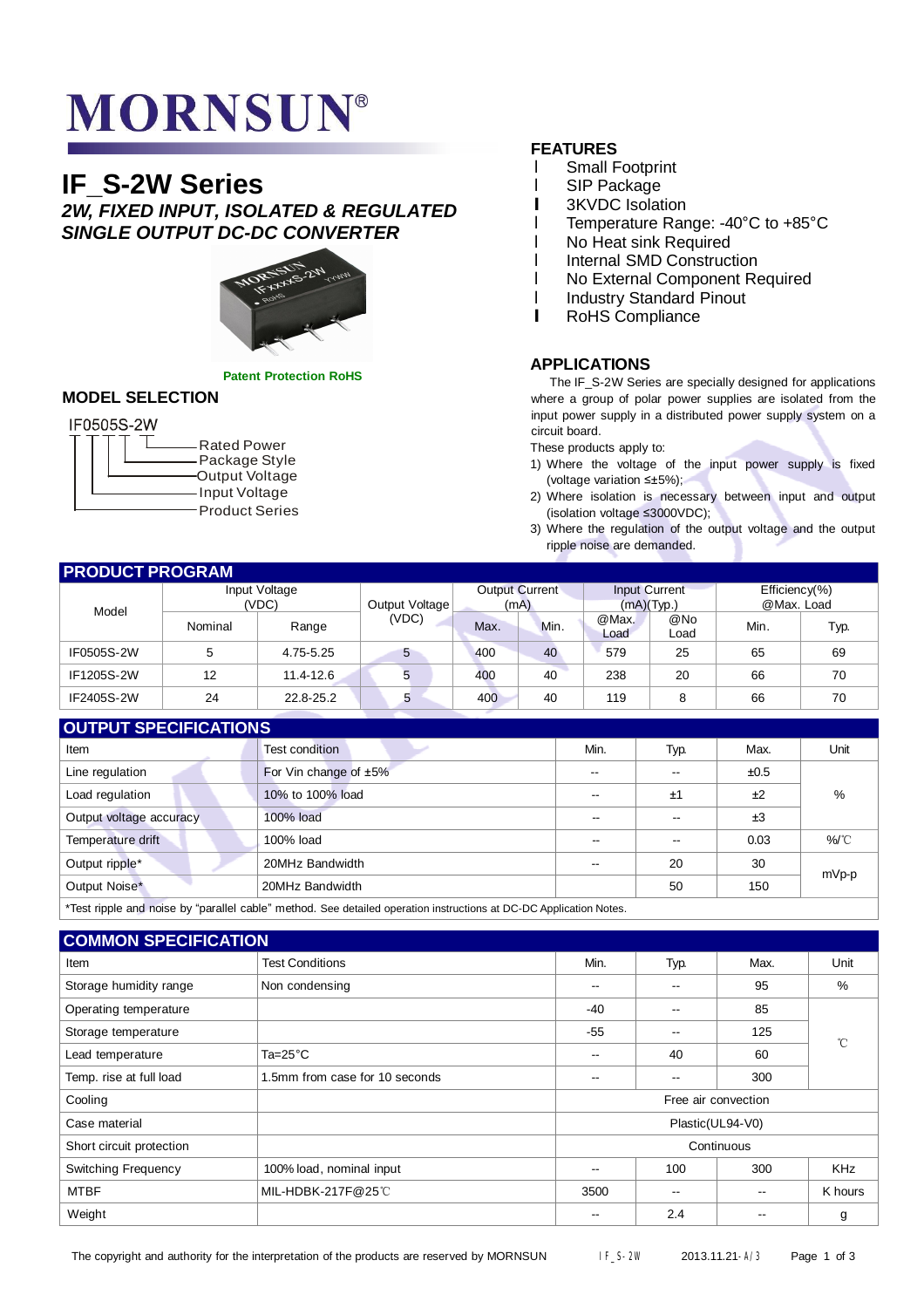| <b>ISOLATION SPECIFICATIONS</b> |                                                                         |                          |                          |      |            |  |
|---------------------------------|-------------------------------------------------------------------------|--------------------------|--------------------------|------|------------|--|
| Item                            | Test condition                                                          | Min.                     | Typ.                     | Max. | Unit       |  |
| Isolation voltage               | Input-Output, tested for 1 minute and leakage current<br>less than 1 mA | 3000                     | $\overline{\phantom{a}}$ | --   | <b>VDC</b> |  |
| Isolation resistance            | Input-Output, test at 500VDC                                            | 1000                     | --                       |      | MΩ         |  |
| <b>Isolation Capacitance</b>    | Input-Output, 100KHz/0.1V                                               | $\overline{\phantom{a}}$ | 60                       | --   | pF         |  |

## **TYPICAL CHARACTERISTICS**



# **OUTLINE DIMENSIONS & pIN CONNECTIONS**



## **APPLICATION NOTE**

#### **1)Requirement on output load**

To ensure this module can operate efficiently and reliably, During operation, the minimum output load could not be less than 10% of the full load. If the actual output power is very small, please connect a resistor with proper resistance at the output end in parallel to increase the load.

### **2)Recommended circuit**

If you want to further decrease the input/output ripple, an "LC" filtering network may be connected to the input and output ends of the DC/DC converter, see (Figure 1).